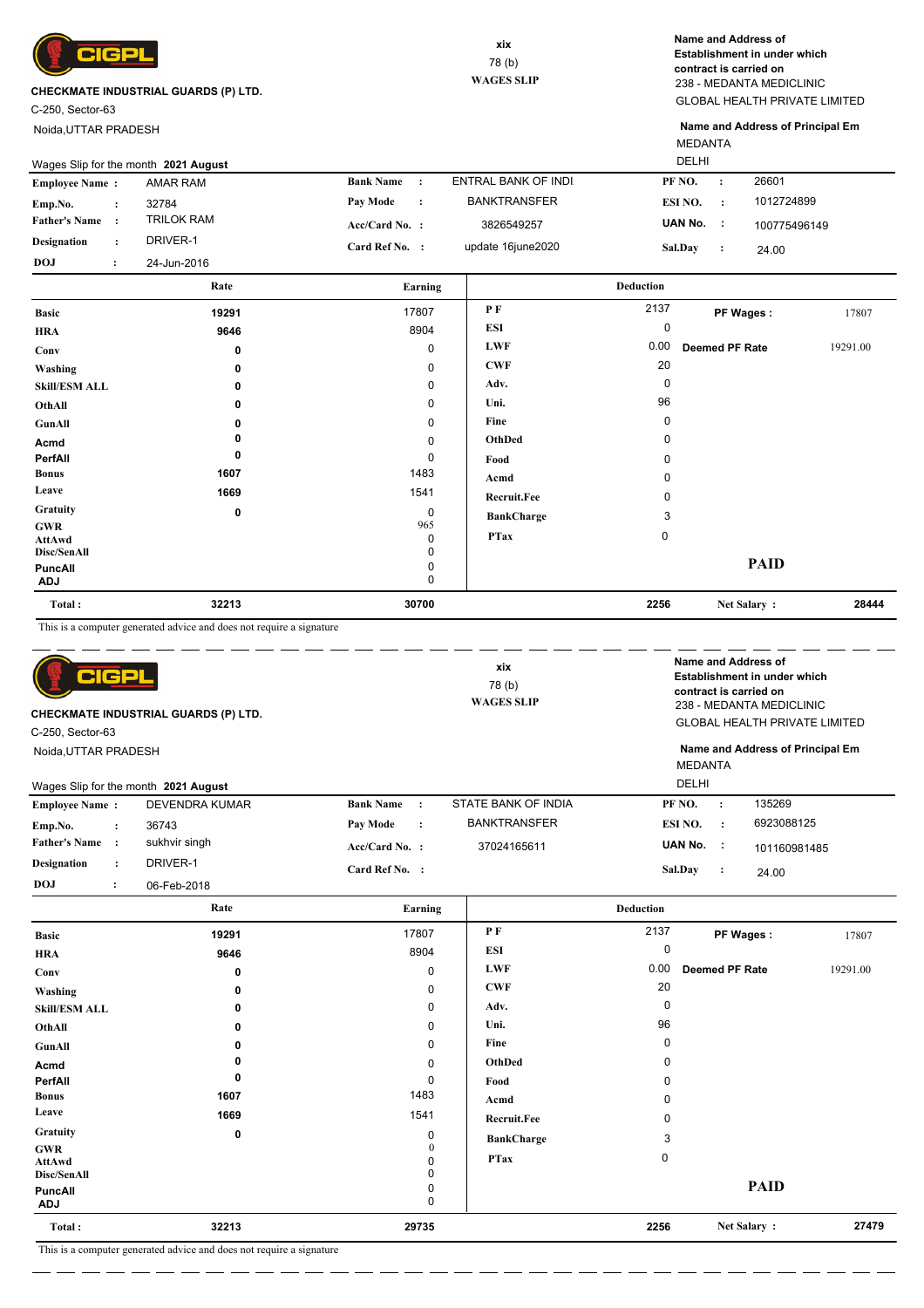

C-250, Sector-63

Noida,UTTAR PRADESH

GLOBAL HEALTH PRIVATE LIMITED 238 - MEDANTA MEDICLINIC **Name and Address of Establishment in under which contract is carried on**

MEDANTA **Name and Address of Principal Em**

|                       | Wages Slip for the month 2021 August |             |                  |           |                     |         | <b>DELHI</b> |              |  |
|-----------------------|--------------------------------------|-------------|------------------|-----------|---------------------|---------|--------------|--------------|--|
| <b>Employee Name:</b> |                                      | SONU KUMAR  | <b>Bank Name</b> | $\sim$ 1  | <b>CANARA BANK</b>  | PF NO.  |              | 139128       |  |
| Emp.No.               |                                      | 40922       | <b>Pay Mode</b>  | $\cdot$ : | <b>BANKTRANSFER</b> | ESI NO. |              |              |  |
| <b>Father's Name</b>  |                                      | ram swaroop | $Acc/Card No.$ : |           | 0390101154410       | UAN No. | - 11         | 101508657065 |  |
| <b>Designation</b>    |                                      | DRIVER-1    | Card Ref No. :   |           |                     | Sal.Day |              | 26.00        |  |
| <b>DOJ</b>            |                                      | 04-Sep-2019 |                  |           |                     |         |              |              |  |

|                       | Rate        | Earning           |                   | <b>Deduction</b> |                |          |
|-----------------------|-------------|-------------------|-------------------|------------------|----------------|----------|
| <b>Basic</b>          | 19291       | 19291             | PF                | 2315             | PF Wages:      | 19291    |
| <b>HRA</b>            | 9646        | 9646              | <b>ESI</b>        | 0                |                |          |
| Conv                  | 0           | $\mathbf 0$       | <b>LWF</b>        | 0.00             | Deemed PF Rate | 19291.00 |
| Washing               | 0           | 0                 | <b>CWF</b>        | 20               |                |          |
| <b>Skill/ESM ALL</b>  | 0           | 0                 | Adv.              | 0                |                |          |
| OthAll                | 0           | 0                 | Uni.              | 104              |                |          |
| GunAll                | 0           | 0                 | Fine              | 0                |                |          |
| Acmd                  |             | 0                 | OthDed            | 0                |                |          |
| PerfAll               | 0           | 0                 | Food              | 0                |                |          |
| <b>Bonus</b>          | 1607        | 1607              | Acmd              | 0                |                |          |
| Leave                 | 1669        | 1669              | Recruit.Fee       | 0                |                |          |
| Gratuity              | $\mathbf 0$ | 0                 | <b>BankCharge</b> | 3                |                |          |
| <b>GWR</b><br>AttAwd  |             | $\mathbf{0}$<br>0 | <b>PTax</b>       | 0                |                |          |
| Disc/SenAll           |             | 0                 |                   |                  |                |          |
| PuncAll<br><b>ADJ</b> |             | 0<br>0            |                   |                  | <b>PAID</b>    |          |
| Total:                | 32213       | 32213             |                   | 2442             | Net Salary:    | 29771    |

This is a computer generated advice and does not require a signature

| 어 더보<br>CHECKMATE INDUSTRIAL GUARDS (P) LTD.<br>C-250, Sector-63 |                      |                                      |                  | xix<br>78(b)<br><b>WAGES SLIP</b> | Name and Address of<br>Establishment in under which<br>contract is carried on<br>238 - MEDANTA MEDICLINIC<br><b>GLOBAL HEALTH PRIVATE LIMITED</b> |                |                      |                                  |
|------------------------------------------------------------------|----------------------|--------------------------------------|------------------|-----------------------------------|---------------------------------------------------------------------------------------------------------------------------------------------------|----------------|----------------------|----------------------------------|
| Noida, UTTAR PRADESH                                             |                      |                                      |                  |                                   |                                                                                                                                                   |                |                      | Name and Address of Principal Em |
|                                                                  |                      |                                      |                  |                                   |                                                                                                                                                   | <b>MEDANTA</b> |                      |                                  |
|                                                                  |                      | Wages Slip for the month 2021 August |                  |                                   |                                                                                                                                                   | DELHI          |                      |                                  |
| <b>Employee Name:</b>                                            |                      | AMIR JHA                             | <b>Bank Name</b> | $\cdot$ :                         | STATE BANK OF INDIA                                                                                                                               | PF NO.         | $\cdot$              | 140452                           |
| Emp.No.                                                          | $\ddot{\phantom{a}}$ | 42261                                | <b>Pay Mode</b>  | $\cdot$                           | <b>BANKTRANSFER</b>                                                                                                                               | ESI NO.        | $\cdot$ :            | 1014504303                       |
| <b>Father's Name</b>                                             |                      | HARI NATH JHA                        | Acc/Card No. :   |                                   | 10650682624                                                                                                                                       | UAN No.        | - 1                  | 101569893941                     |
| <b>Designation</b>                                               | $\ddot{\phantom{a}}$ | DRIVER-1                             | Card Ref No. :   |                                   | cheque upload 3feb2020                                                                                                                            | Sal.Day        | $\ddot{\phantom{1}}$ | 26.00                            |
| <b>DOJ</b>                                                       | $\ddot{\phantom{0}}$ | 01-Feb-2020                          |                  |                                   |                                                                                                                                                   |                |                      |                                  |

|                                     | Rate                                                                                                        | Earning     |                    | <b>Deduction</b> |                       |          |
|-------------------------------------|-------------------------------------------------------------------------------------------------------------|-------------|--------------------|------------------|-----------------------|----------|
| <b>Basic</b>                        | 19291                                                                                                       | 19291       | P F                | 2315             | PF Wages:             | 19291    |
| <b>HRA</b>                          | 9646                                                                                                        | 9646        | ESI                | 0                |                       |          |
| Conv                                | 0                                                                                                           | $\mathbf 0$ | <b>LWF</b>         | 0.00             | <b>Deemed PF Rate</b> | 19291.00 |
| Washing                             | 0                                                                                                           | 0           | <b>CWF</b>         | 20               |                       |          |
| <b>Skill/ESM ALL</b>                | 0                                                                                                           | 0           | Adv.               | $\Omega$         |                       |          |
| OthAll                              | 0                                                                                                           | 0           | Uni.               | 104              |                       |          |
| GunAll                              | 0                                                                                                           | 0           | Fine               | $\Omega$         |                       |          |
| Acmd                                |                                                                                                             | 0           | OthDed             | <sup>0</sup>     |                       |          |
| PerfAll                             | 0                                                                                                           | $\mathbf 0$ | Food               | O                |                       |          |
| <b>Bonus</b>                        | 1607                                                                                                        | 1607        | Acmd               |                  |                       |          |
| Leave                               | 1669                                                                                                        | 1669        | <b>Recruit.Fee</b> |                  |                       |          |
| Gratuity                            | $\mathbf 0$                                                                                                 | 0           | <b>BankCharge</b>  | 3                |                       |          |
| <b>GWR</b><br>AttAwd<br>Disc/SenAll |                                                                                                             | 0           | <b>PTax</b>        | 0                |                       |          |
| PuncAll<br><b>ADJ</b>               |                                                                                                             | 0<br>0      |                    |                  | <b>PAID</b>           |          |
| Total:                              | 32213                                                                                                       | 32213       |                    | 2442             | Net Salary:           | 29771    |
| $m \rightarrow m$                   | $-1 - 1 - 1 - 1$<br>$\sim$<br>the contract of the con-<br>$\mathbf{1}$<br><b>Contract Contract Contract</b> |             |                    |                  |                       |          |

This is a computer generated advice and does not require a signature . <u>. . . . . . . . . . .</u> . . . .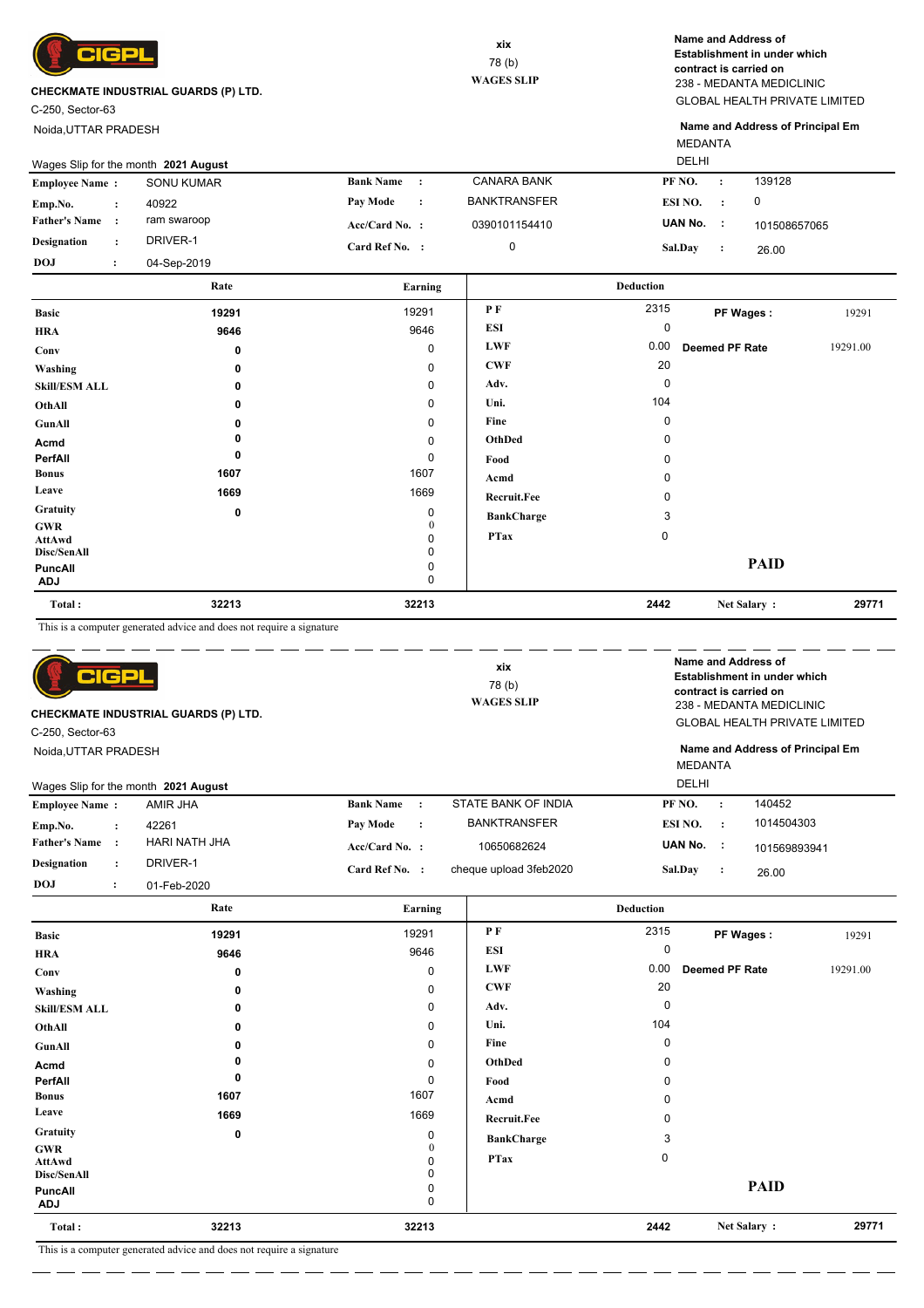

C-250, Sector-63

Noida,UTTAR PRADESH

GLOBAL HEALTH PRIVATE LIMITED 238 - MEDANTA MEDICLINIC **Name and Address of Establishment in under which contract is carried on**

MEDANTA **Name and Address of Principal Em**

|                       | Wages Slip for the month 2021 August |             |                  |           |                     |           | <b>DELHI</b> |              |  |
|-----------------------|--------------------------------------|-------------|------------------|-----------|---------------------|-----------|--------------|--------------|--|
| <b>Employee Name:</b> |                                      | MACLEENA    | <b>Bank Name</b> |           | <b>CANARA BANK</b>  | PF NO.    |              | 23966        |  |
| Emp.No.               |                                      | 29967       | Pav Mode         | $\cdot$ : | <b>BANKTRANSFER</b> | ESI NO.   | $\cdot$ :    | 1013761147   |  |
| <b>Father's Name</b>  |                                      | ALEXANDER   | $Acc/Card No.$ : |           | 0341101104653       | UAN No. : |              | 100520691315 |  |
| <b>Designation</b>    |                                      | LADY GUARD  | Card Ref No. :   |           |                     | Sal.Day   |              | 22.50        |  |
| <b>DOJ</b>            |                                      | 04-Jun-2015 |                  |           |                     |           |              |              |  |

|                                     | Rate  | Earning                |                   | <b>Deduction</b> |                       |          |
|-------------------------------------|-------|------------------------|-------------------|------------------|-----------------------|----------|
| <b>Basic</b>                        | 17537 | 15176                  | PF                | 1821             | PF Wages:             | 15176    |
| <b>HRA</b>                          | 8769  | 7589                   | <b>ESI</b>        | 0                |                       |          |
| Conv                                | 0     | 0                      | <b>LWF</b>        | 0.00             | <b>Deemed PF Rate</b> | 17537.00 |
| Washing                             | 0     | $\mathbf 0$            | <b>CWF</b>        | 20               |                       |          |
| <b>Skill/ESM ALL</b>                | 0     | 0                      | Adv.              | 0                |                       |          |
| OthAll                              | 0     | 0                      | Uni.              | 90               |                       |          |
| GunAll                              | n     | $\mathbf 0$            | Fine              | 0                |                       |          |
| Acmd                                |       | $\mathbf 0$            | OthDed            | 0                |                       |          |
| PerfAll                             | 0     | $\mathbf 0$            | Food              | 0                |                       |          |
| <b>Bonus</b>                        | 1461  | 1264                   | Acmd              | 0                |                       |          |
| Leave                               | 1517  | 1313                   | Recruit.Fee       | 0                |                       |          |
| <b>Gratuity</b>                     | 0     | 0                      | <b>BankCharge</b> | 3                |                       |          |
| <b>GWR</b><br>AttAwd<br>Disc/SenAll |       | $\mathbf{0}$<br>0<br>0 | <b>PTax</b>       | 0                |                       |          |
| PuncAll<br><b>ADJ</b>               |       | 0<br>0                 |                   |                  | <b>PAID</b>           |          |
| Total:                              | 29284 | 25342                  |                   | 1934             | Net Salary:           | 23408    |

This is a computer generated advice and does not require a signature

| BIGP<br>CHECKMATE INDUSTRIAL GUARDS (P) LTD.<br>C-250, Sector-63<br>Noida, UTTAR PRADESH |                      |                                      | xix<br>78(b)<br><b>WAGES SLIP</b> |                |                      | Name and Address of<br>Establishment in under which<br>contract is carried on<br>238 - MEDANTA MEDICLINIC<br><b>GLOBAL HEALTH PRIVATE LIMITED</b><br>Name and Address of Principal Em<br><b>MEDANTA</b> |                |                |              |
|------------------------------------------------------------------------------------------|----------------------|--------------------------------------|-----------------------------------|----------------|----------------------|---------------------------------------------------------------------------------------------------------------------------------------------------------------------------------------------------------|----------------|----------------|--------------|
|                                                                                          |                      | Wages Slip for the month 2021 August |                                   |                |                      |                                                                                                                                                                                                         | <b>DELHI</b>   |                |              |
| <b>Employee Name:</b>                                                                    |                      | <b>PUSPA RAI</b>                     | <b>Bank Name</b>                  | $\cdot$ :      | UNION BANK OF INDIA  |                                                                                                                                                                                                         | PF NO.         | $\cdot$        | 137454       |
| Emp.No.                                                                                  | $\ddot{\cdot}$       | 39115                                | Pay Mode                          | $\ddot{\cdot}$ | <b>BANKTRANSFER</b>  |                                                                                                                                                                                                         | ESI NO.        | $\cdot$        | 1014380795   |
| <b>Father's Name</b>                                                                     | $\cdot$ :            | VIRENDRA KUMAR SINGH                 | Acc/Card No. :                    |                | 648502010002074      |                                                                                                                                                                                                         | UAN No. :      |                | 101314241827 |
| <b>Designation</b>                                                                       | $\ddot{\phantom{a}}$ | LADY GUARD                           | Card Ref No. :                    |                | <b>SCAN COPY ATT</b> |                                                                                                                                                                                                         | <b>Sal.Dav</b> | $\ddot{\cdot}$ | 26.00        |
| <b>DOJ</b>                                                                               | $\ddot{\cdot}$       | 26-Dec-2018                          |                                   |                |                      |                                                                                                                                                                                                         |                |                |              |
|                                                                                          |                      |                                      |                                   |                |                      |                                                                                                                                                                                                         |                |                |              |

|                              | Rate  | Earning     |                    | <b>Deduction</b> |                       |          |
|------------------------------|-------|-------------|--------------------|------------------|-----------------------|----------|
| <b>Basic</b>                 | 17537 | 17537       | P F                | 2104             | PF Wages:             | 17537    |
| <b>HRA</b>                   | 8769  | 8769        | ESI                | 0                |                       |          |
| Conv                         | 0     | 0           | <b>LWF</b>         | 0.00             | <b>Deemed PF Rate</b> | 17537.00 |
| Washing                      | 0     | 0           | <b>CWF</b>         | 20               |                       |          |
| <b>Skill/ESM ALL</b>         | 0     | $\mathbf 0$ | Adv.               | 0                |                       |          |
| OthAll                       | 0     | $\mathbf 0$ | Uni.               | 104              |                       |          |
| GunAll                       | 0     | 0           | Fine               | $\Omega$         |                       |          |
| Acmd                         |       | $\pmb{0}$   | OthDed             | 0                |                       |          |
| PerfAll                      | 0     | 0           | Food               | 0                |                       |          |
| <b>Bonus</b>                 | 1461  | 1461        | Acmd               | 0                |                       |          |
| Leave                        | 1517  | 1517        | <b>Recruit.Fee</b> | 0                |                       |          |
| Gratuity                     | 0     | 0           | <b>BankCharge</b>  | 3                |                       |          |
| <b>GWR</b>                   |       | 877<br>0    | <b>PTax</b>        | $\mathbf 0$      |                       |          |
| <b>AttAwd</b><br>Disc/SenAll |       | $\mathbf 0$ |                    |                  |                       |          |
| PuncAll<br><b>ADJ</b>        |       | 0<br>0      |                    |                  | <b>PAID</b>           |          |
| Total:                       | 29284 | 30161       |                    | 2231             | Net Salary:           | 27930    |

This is a computer generated advice and does not require a signature

. <u>. . . . . . . . . .</u> . . . .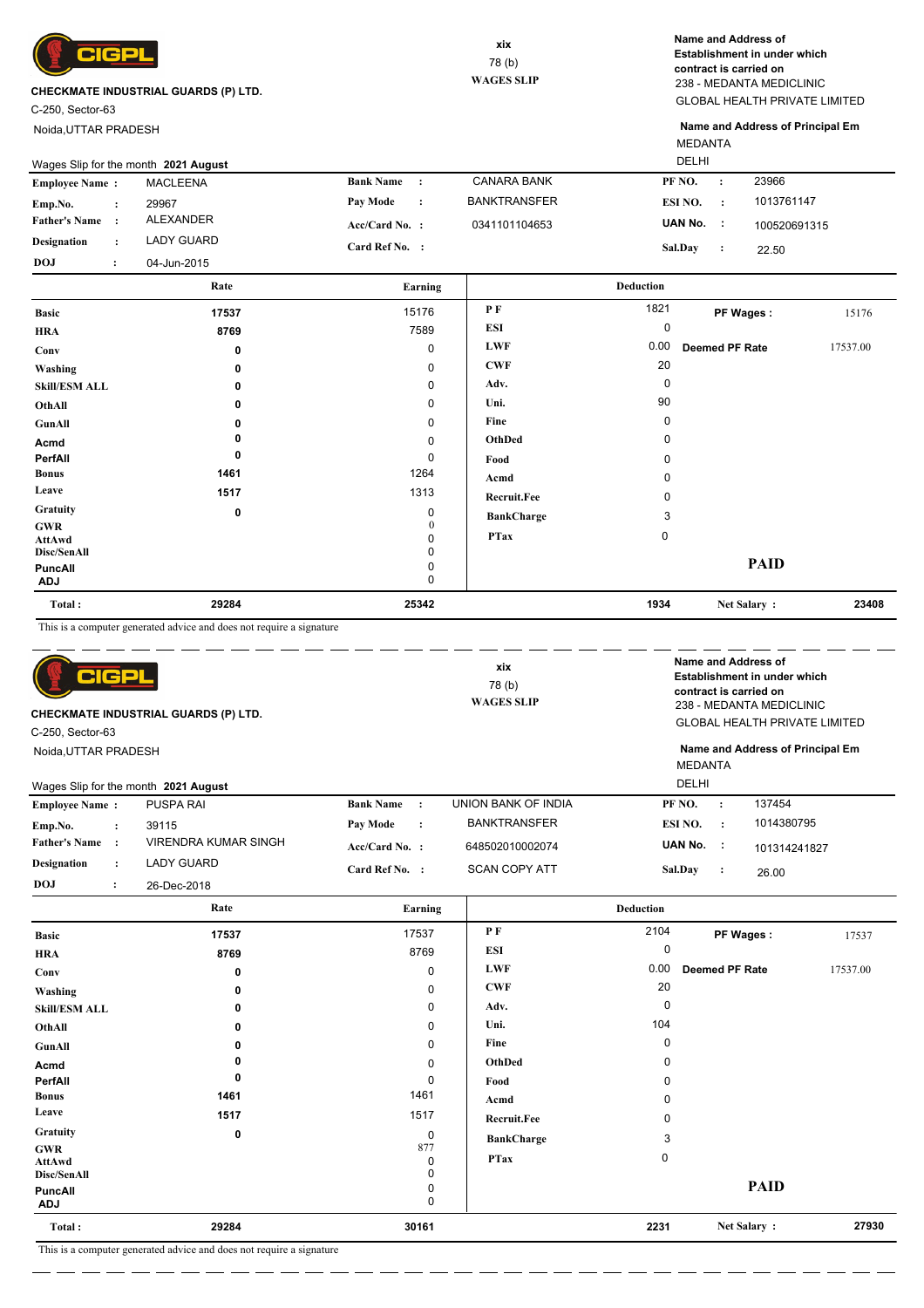

C-250, Sector-63

Noida,UTTAR PRADESH

GLOBAL HEALTH PRIVATE LIMITED 238 - MEDANTA MEDICLINIC **Name and Address of Establishment in under which contract is carried on**

MEDANTA **Name and Address of Principal Em**

|                       | Wages Slip for the month 2021 August |                  |                |                     | DELHI   |           |              |
|-----------------------|--------------------------------------|------------------|----------------|---------------------|---------|-----------|--------------|
| <b>Employee Name:</b> | NAWLESH KUMAR                        | <b>Bank Name</b> |                | <b>CANARA BANK</b>  | PF NO.  | $\cdot$   | 8174         |
| Emp.No.               | 14481                                | Pav Mode         | $\ddot{\cdot}$ | <b>BANKTRANSFER</b> | ESI NO. | $\cdot$ : | 1012485934   |
| <b>Father's Name</b>  | NONU SINGH                           | $Acc/Card No.$ : |                | 0268108064744       | UAN No. | - 11      | 100253206097 |
| Designation           | <b>SECURITY GUARD</b>                | Card Ref No. :   |                |                     | Sal.Day |           | 26.00        |
| <b>DOJ</b>            | 16-Dec-2008                          |                  |                |                     |         |           |              |

|                              | Rate  | Earning     |                   | <b>Deduction</b> |                |          |
|------------------------------|-------|-------------|-------------------|------------------|----------------|----------|
| <b>Basic</b>                 | 17537 | 17537       | PF                | 2104             | PF Wages:      | 17537    |
| <b>HRA</b>                   | 8769  | 8769        | ESI               | 0                |                |          |
| Conv                         | 0     | $\mathbf 0$ | <b>LWF</b>        | 0.00             | Deemed PF Rate | 17537.00 |
| Washing                      | 0     | 0           | <b>CWF</b>        | 20               |                |          |
| <b>Skill/ESM ALL</b>         | 0     | 0           | Adv.              | 0                |                |          |
| OthAll                       | 0     | 0           | Uni.              | 104              |                |          |
| GunAll                       | 0     | 0           | Fine              | 0                |                |          |
| Acmd                         |       | 0           | OthDed            | 0                |                |          |
| PerfAll                      | 0     | 0           | Food              | 0                |                |          |
| <b>Bonus</b>                 | 1461  | 1461        | Acmd              | 0                |                |          |
| Leave                        | 1517  | 1517        | Recruit.Fee       | 0                |                |          |
| Gratuity                     | 0     | 0           | <b>BankCharge</b> | 3                |                |          |
| <b>GWR</b><br>AttAwd         |       | 4384<br>0   | <b>PTax</b>       | $\mathbf 0$      |                |          |
| Disc/SenAll                  |       | 0           |                   |                  |                |          |
| <b>PuncAll</b><br><b>ADJ</b> |       | 0<br>0      |                   |                  | <b>PAID</b>    |          |
| Total:                       | 29284 | 33668       |                   | 2231             | Net Salary:    | 31437    |

This is a computer generated advice and does not require a signature

| CIGPI<br>C-250, Sector-63 |                      | CHECKMATE INDUSTRIAL GUARDS (P) LTD. |                             | xix<br>78(b)<br><b>WAGES SLIP</b> |                         |                      | Name and Address of<br>Establishment in under which<br>contract is carried on<br>238 - MEDANTA MEDICLINIC<br><b>GLOBAL HEALTH PRIVATE LIMITED</b><br>Name and Address of Principal Em |       |
|---------------------------|----------------------|--------------------------------------|-----------------------------|-----------------------------------|-------------------------|----------------------|---------------------------------------------------------------------------------------------------------------------------------------------------------------------------------------|-------|
| Noida, UTTAR PRADESH      |                      | Wages Slip for the month 2021 August |                             |                                   | <b>MEDANTA</b><br>DELHI |                      |                                                                                                                                                                                       |       |
| <b>Employee Name:</b>     |                      | <b>RAJEEV KUMAR</b>                  | <b>Bank Name</b><br>$\cdot$ | <b>CANARA BANK</b>                | PF NO.                  | $\ddot{\phantom{a}}$ | 9586                                                                                                                                                                                  |       |
| Emp.No.                   | $\ddot{\phantom{a}}$ | 15703                                | Pay Mode<br>$\cdot$         | <b>BANKTRANSFER</b>               | ESI NO.                 | $\ddot{\cdot}$       | 1013096071                                                                                                                                                                            |       |
| <b>Father's Name</b>      | $\cdot$              | <b>MOHAN LAL</b>                     | Acc/Card No. :              | 0268108064764                     | UAN No.                 | - 1                  | 100293974941                                                                                                                                                                          |       |
| <b>Designation</b>        |                      | <b>SECURITY GUARD</b>                | Card Ref No. :              | 0                                 | Sal.Day                 | $\ddot{\cdot}$       | 26.00                                                                                                                                                                                 |       |
| <b>DOJ</b>                | $\ddot{\cdot}$       | 11-Feb-2009                          |                             |                                   |                         |                      |                                                                                                                                                                                       |       |
|                           |                      | Rate                                 | Earning                     |                                   | <b>Deduction</b>        |                      |                                                                                                                                                                                       |       |
| <b>Basic</b>              |                      | 17537                                | 17537                       | PF                                | 2104                    |                      | PF Wages:                                                                                                                                                                             | 17537 |
| <b>TIDA</b>               |                      | 0700                                 | 8769                        | ESI                               | 0                       |                      |                                                                                                                                                                                       |       |

| Total:                       | 29284 | 33668       |                    | 2231         | Net Salary:           | 31437    |
|------------------------------|-------|-------------|--------------------|--------------|-----------------------|----------|
| <b>PuncAll</b><br><b>ADJ</b> |       | 0           |                    |              |                       |          |
|                              |       | 0           |                    |              | <b>PAID</b>           |          |
| Disc/SenAll                  |       | 0           |                    |              |                       |          |
| AttAwd                       |       | 0           | <b>PTax</b>        | 0            |                       |          |
| GWR                          |       | 4384        | <b>BankCharge</b>  | 3            |                       |          |
| Gratuity                     | 0     | $\mathbf 0$ | <b>Recruit.Fee</b> | 0            |                       |          |
| Leave                        | 1517  | 1517        |                    |              |                       |          |
| <b>Bonus</b>                 | 1461  | 1461        | Acmd               |              |                       |          |
| PerfAll                      |       | 0           | Food               |              |                       |          |
| Acmd                         |       | $\mathbf 0$ | OthDed             |              |                       |          |
| GunAll                       |       | 0           | Fine               | <sup>0</sup> |                       |          |
| OthAll                       | 0     | 0           | Uni.               | 104          |                       |          |
| <b>Skill/ESM ALL</b>         |       | 0           | Adv.               | 0            |                       |          |
| Washing                      |       | $\mathbf 0$ | <b>CWF</b>         | 20           |                       |          |
| Conv                         | 0     | 0           | <b>LWF</b>         | 0.00         | <b>Deemed PF Rate</b> | 17537.00 |
| <b>HRA</b>                   | 8769  | 8769        | ESI                | $\Omega$     |                       |          |
|                              |       |             |                    |              | .                     | . 1.001  |

This is a computer generated advice and does not require a signature

— — —

\_ \_\_ \_\_ \_\_ \_\_ \_\_ \_\_ \_\_ \_\_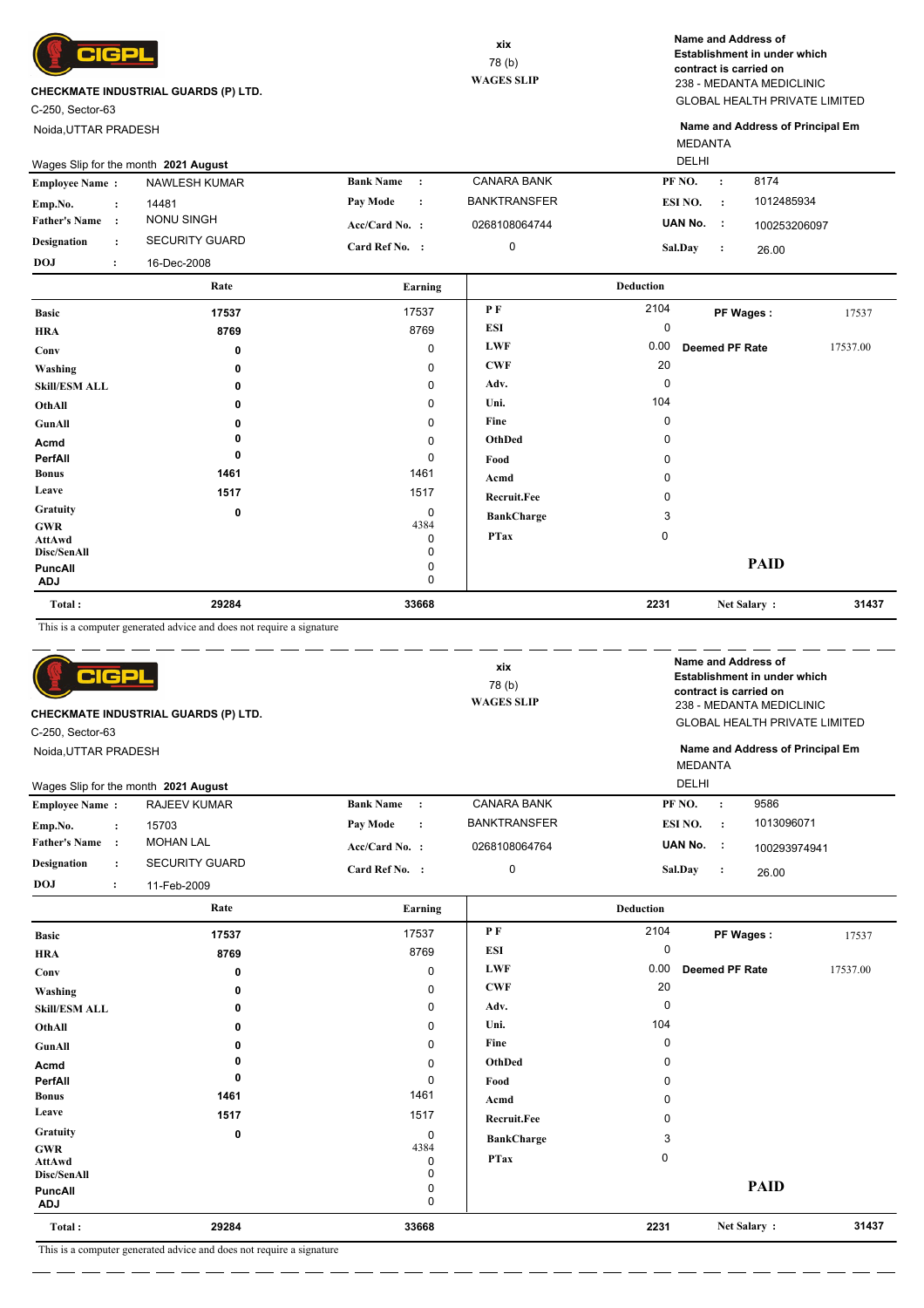

C-250, Sector-63

Noida,UTTAR PRADESH

GLOBAL HEALTH PRIVATE LIMITED 238 - MEDANTA MEDICLINIC **Name and Address of Establishment in under which contract is carried on**

MEDANTA **Name and Address of Principal Em**

|                       | Wages Slip for the month 2021 August |                       |           |                            | <b>DELHI</b> |         |              |
|-----------------------|--------------------------------------|-----------------------|-----------|----------------------------|--------------|---------|--------------|
| <b>Employee Name:</b> | <b>VIJAY PASWAN</b>                  | <b>Bank Name</b>      |           | <b>J SMALL FINANCE BAN</b> | PF NO.       | $\cdot$ | 134660       |
| Emp.No.               | 36267                                | Pay Mode              | $\cdot$ : | <b>BANKTRANSFER</b>        | ESI NO.      |         | 1014251794   |
| <b>Father's Name:</b> | BHARAT PASWAN                        | $Acc/Card No.$ :      |           | 1751240313586028           | UAN No.      |         | 100453044863 |
| <b>Designation</b>    | <b>SECURITY GUARD</b>                | <b>Card Ref No. :</b> |           | MODIFY 4feb2020            | Sal.Day      |         | 5.00         |
| <b>DOJ</b>            | 29-Nov-2017                          |                       |           |                            |              |         |              |

|                                     | Rate  | Earning        |                    | <b>Deduction</b> |                |          |
|-------------------------------------|-------|----------------|--------------------|------------------|----------------|----------|
| <b>Basic</b>                        | 17537 | 3373           | P F                | 405              | PF Wages:      | 3373     |
| <b>HRA</b>                          | 8769  | 1686           | <b>ESI</b>         | 0                |                |          |
| Conv                                | 0     | $\mathbf 0$    | <b>LWF</b>         | 0.00             | Deemed PF Rate | 17537.00 |
| Washing                             | 0     | 0              | <b>CWF</b>         | 0                |                |          |
| <b>Skill/ESM ALL</b>                | 0     | $\mathbf 0$    | Adv.               | 0                |                |          |
| OthAll                              | 0     | 0              | Uni.               | 20               |                |          |
| GunAll                              | n     | 0              | Fine               | 0                |                |          |
| Acmd                                |       | $\mathbf 0$    | OthDed             | 0                |                |          |
| PerfAll                             | 0     | $\mathbf 0$    | Food               | 0                |                |          |
| <b>Bonus</b>                        | 1461  | 281            | Acmd               | 0                |                |          |
| Leave                               | 1517  | 292            | <b>Recruit.Fee</b> | 0                |                |          |
| Gratuity                            | 0     | 0              | <b>BankCharge</b>  | 3                |                |          |
| <b>GWR</b><br>AttAwd<br>Disc/SenAll |       | 4384<br>0<br>0 | <b>PTax</b>        | 0                |                |          |
| PuncAll<br><b>ADJ</b>               |       | 0<br>0         |                    |                  | <b>PAID</b>    |          |
| Total:                              | 29284 | 10016          |                    | 428              | Net Salary:    | 9588     |

This is a computer generated advice and does not require a signature

|                                      | This is a comparer generated advice and does not require a signature |                               |                                    |                    |                                                                                                           |          |
|--------------------------------------|----------------------------------------------------------------------|-------------------------------|------------------------------------|--------------------|-----------------------------------------------------------------------------------------------------------|----------|
| CIGPL                                |                                                                      |                               | xix<br>78 (b)<br><b>WAGES SLIP</b> |                    | Name and Address of<br>Establishment in under which<br>contract is carried on<br>238 - MEDANTA MEDICLINIC |          |
|                                      | CHECKMATE INDUSTRIAL GUARDS (P) LTD.                                 |                               |                                    |                    | <b>GLOBAL HEALTH PRIVATE LIMITED</b>                                                                      |          |
| C-250, Sector-63                     |                                                                      |                               |                                    |                    |                                                                                                           |          |
| Noida, UTTAR PRADESH                 |                                                                      |                               |                                    |                    | Name and Address of Principal Em<br><b>MEDANTA</b>                                                        |          |
|                                      | Wages Slip for the month 2021 August                                 |                               |                                    | <b>DELHI</b>       |                                                                                                           |          |
| <b>Employee Name:</b>                | <b>RAJESH KUMAR</b>                                                  | <b>Bank Name</b><br>$\cdot$ : | STATE BANK OF INDIA                | PF <sub>NO</sub> . | 140248<br>$\ddot{\cdot}$                                                                                  |          |
| Emp.No.<br>$\ddot{\cdot}$            | 42063                                                                | Pay Mode<br>$\cdot$           | <b>BANKTRANSFER</b>                | ESI NO.            | 1014498675<br>$\cdot$ :                                                                                   |          |
| <b>Father's Name</b><br>$\cdot$ :    | mangtu ram                                                           | Acc/Card No. :                | 61118567994                        | UAN No.            | - 11<br>100711483713                                                                                      |          |
| <b>Designation</b><br>$\ddot{\cdot}$ | <b>SECURITY GUARD</b>                                                | Card Ref No. :                | $\mathbf 0$                        | Sal.Day            | $\ddot{\cdot}$<br>21.00                                                                                   |          |
| <b>DOJ</b><br>$\ddot{\cdot}$         | 03-Jan-2020                                                          |                               |                                    |                    |                                                                                                           |          |
|                                      | Rate                                                                 | Earning                       |                                    | <b>Deduction</b>   |                                                                                                           |          |
| <b>Basic</b>                         | 17537                                                                | 14165                         | P F                                | 1700               | PF Wages:                                                                                                 | 14165    |
| <b>HRA</b>                           | 8769                                                                 | 7083                          | <b>ESI</b>                         | $\mathbf 0$        |                                                                                                           |          |
| Conv                                 | 0                                                                    | $\mathbf 0$                   | <b>LWF</b>                         | 0.00               | <b>Deemed PF Rate</b>                                                                                     | 17537.00 |
| Washing                              | ŋ                                                                    | 0                             | CWF                                | 20                 |                                                                                                           |          |
| <b>Skill/ESM ALL</b>                 |                                                                      | $\Omega$                      | Adv.                               | $\Omega$           |                                                                                                           |          |
| OthAll                               |                                                                      | 0                             | Uni.                               | 84                 |                                                                                                           |          |
| <b>GunAll</b>                        |                                                                      | 0                             | Fine                               | $\Omega$           |                                                                                                           |          |
| Acmd                                 |                                                                      | 0                             | OthDed                             | 0                  |                                                                                                           |          |
| PerfAll                              | n                                                                    | $\Omega$                      | Food                               | $\Omega$           |                                                                                                           |          |
| <b>Bonus</b>                         | 1461                                                                 | 1180                          | Acmd                               | $\Omega$           |                                                                                                           |          |
| Leave                                | 1517                                                                 | 1225                          | Recruit.Fee                        | 0                  |                                                                                                           |          |
| Gratuity                             | 0                                                                    | $\mathbf 0$                   | <b>BankCharge</b>                  | 3                  |                                                                                                           |          |
| <b>GWR</b><br>AttAwd                 |                                                                      | 4384<br>0                     | <b>PTax</b>                        | 0                  |                                                                                                           |          |

 **28037**

 0  $0$ 

ш.,

 **29284**

**ADJ** 0

**Disc/SenAll PuncAll**

**Total :**

 **1807 26230 Net Salary :**

**PAID**